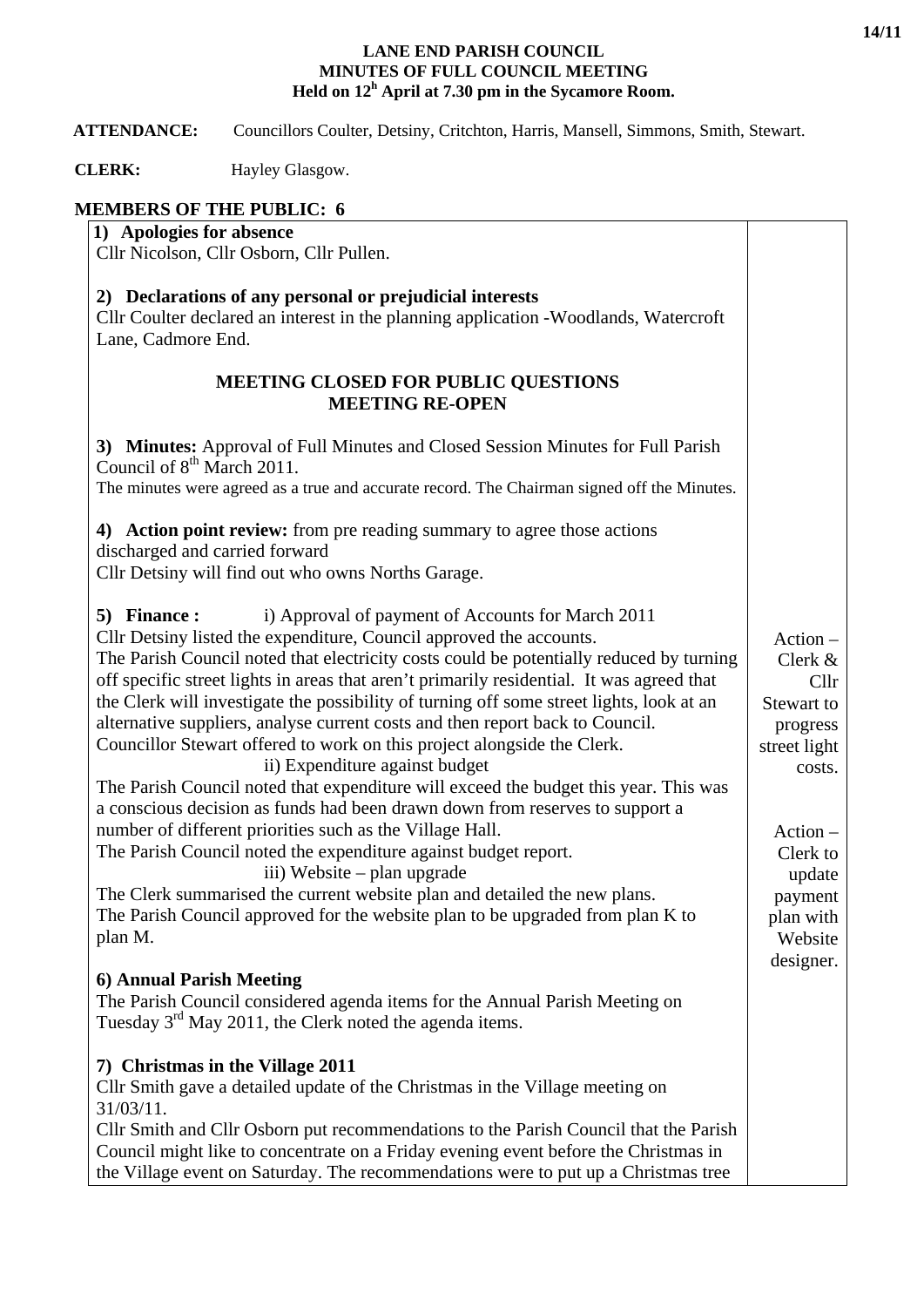| and lights and organise a carol service, hopefully performed by the local Schools.<br>The suggestion was that the Parish Council should kick off the Christmas in the<br>Village event on the Friday evening and put financial support towards this<br>There was support in principle from the Parish Council to concentrate on a Friday<br>Christmas event. This would be complementary with and lead on to the Christmas in<br>the Village event on the Saturday which other groups would organise.<br>8) Wycombe Community Stadium<br>Cllr Detsiny gave an update on the progress GASP has made and gave details on<br>updates from WDC.<br>The Parish Council noted the updates.<br>9) Lane End Youth and Community Centre Fire maintenance<br>The Clerk detailed two potential organisation to award the contract for the fire<br>maintenance in the LEYCC and gave a price comparison.<br>Cllr Simmons asked if the Parish Council could use a contractor closer to the Village<br>and would supply the Clerk with details. The Clerk will look at the new contractor's<br>prices and report back to Council at the next meeting.<br>10) Clerk's report: including Correspondence and Reports received<br>The Clerk detailed the various items on the Clerks report, the Parish Council noted<br>the report.<br>11) Invitations to Meetings and Reports received: To confirm attendees $\&$<br>agreement on Consultations received<br>The Parish Council noted the Meetings and Reports received.<br>12) Matters raised by Councillors<br>Cllr Coulter noted the planning application for Springbank House (ELGA) has just<br>been issued on the WDC website and asked if the Parish Council wished to convene<br>an extraordinary meeting to discuss the application in more detail.<br>The Parish Council resolved to hold an extraordinary meeting, the Clerk will orgainse | 15/11<br>$Action -$<br>Clerk to<br>check a<br>local<br>contractors<br>prices.<br>$Action -$<br>Clerk to |  |
|--------------------------------------------------------------------------------------------------------------------------------------------------------------------------------------------------------------------------------------------------------------------------------------------------------------------------------------------------------------------------------------------------------------------------------------------------------------------------------------------------------------------------------------------------------------------------------------------------------------------------------------------------------------------------------------------------------------------------------------------------------------------------------------------------------------------------------------------------------------------------------------------------------------------------------------------------------------------------------------------------------------------------------------------------------------------------------------------------------------------------------------------------------------------------------------------------------------------------------------------------------------------------------------------------------------------------------------------------------------------------------------------------------------------------------------------------------------------------------------------------------------------------------------------------------------------------------------------------------------------------------------------------------------------------------------------------------------------------------------------------------------------------------------------------------------------------------------------------------------------------------------|---------------------------------------------------------------------------------------------------------|--|
| this and publicise the meeting.<br>Cllr Smith had received a copy of the WDALC Localism Bill, if Councillors would<br>like a copy they should contact the Clerk.<br>Cllr Stewart had collected a tree which had been donated to the Parish Council. The<br>tree had been planted in Councillor Stewarts garden as the Parish Council had not<br>decided where they would plant it. Councillor Stewart therefore offered to buy a new<br>tree dependent upon the Parish Council deciding where it wished to plant it.                                                                                                                                                                                                                                                                                                                                                                                                                                                                                                                                                                                                                                                                                                                                                                                                                                                                                                                                                                                                                                                                                                                                                                                                                                                                                                                                                                 | orgainise<br>an extra<br>meeting.                                                                       |  |
| 13) Planning: To consider new applications and receive Wycombe District<br><b>Council Decisions and Appeals</b>                                                                                                                                                                                                                                                                                                                                                                                                                                                                                                                                                                                                                                                                                                                                                                                                                                                                                                                                                                                                                                                                                                                                                                                                                                                                                                                                                                                                                                                                                                                                                                                                                                                                                                                                                                      |                                                                                                         |  |
| <b>New Applications</b><br>11/05492/TPO - HTS Management Centre, Church Road, Lane End - Remove lowest<br>lateral branch and dead wood to Oak Tree (T784) and crown loft and remove dead<br>wood to Spruce Tree (T782)                                                                                                                                                                                                                                                                                                                                                                                                                                                                                                                                                                                                                                                                                                                                                                                                                                                                                                                                                                                                                                                                                                                                                                                                                                                                                                                                                                                                                                                                                                                                                                                                                                                               |                                                                                                         |  |
| Defer to the expert opinion.                                                                                                                                                                                                                                                                                                                                                                                                                                                                                                                                                                                                                                                                                                                                                                                                                                                                                                                                                                                                                                                                                                                                                                                                                                                                                                                                                                                                                                                                                                                                                                                                                                                                                                                                                                                                                                                         |                                                                                                         |  |
| 11/05483/FUL - The Tree House, Moor Common, Lane End - Householder<br>application for retention of garage building agreed for removal under condition 5 of<br>planning permission 08/07498/FUL as shown on plan no. 07-0414/06 and conversion<br>to gym/study.                                                                                                                                                                                                                                                                                                                                                                                                                                                                                                                                                                                                                                                                                                                                                                                                                                                                                                                                                                                                                                                                                                                                                                                                                                                                                                                                                                                                                                                                                                                                                                                                                       |                                                                                                         |  |
| As a matter of principle the Parish Council believe planning obligations should be<br>fulfilled.                                                                                                                                                                                                                                                                                                                                                                                                                                                                                                                                                                                                                                                                                                                                                                                                                                                                                                                                                                                                                                                                                                                                                                                                                                                                                                                                                                                                                                                                                                                                                                                                                                                                                                                                                                                     |                                                                                                         |  |